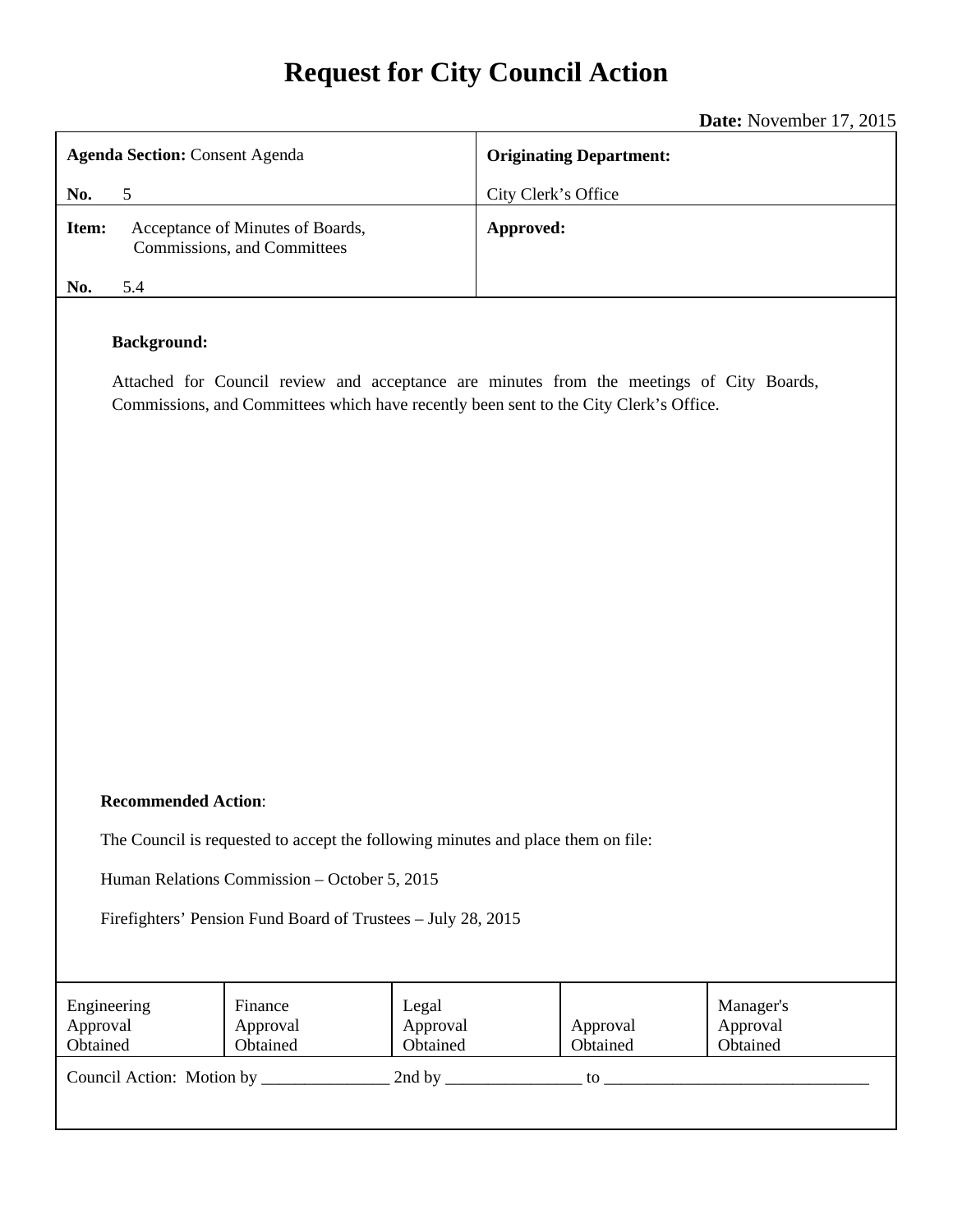# **Carbondale Human Relations Commission**



 Minutes – October 5, 2015 Carbondale Civic Center ~ 5:00 p.m.

**Commissioners Present:** JoshuaKyle Brandon, Joseph Brown, Diane Daugherty, Peg Falcone, Ted Gutierrez, Eric McMillan, Faith Miller, Karriem Shariati, Dora Weaver

**Commissioners Excused**:

**Study Circle Staff Present:** Sarah Heyer

**Guests Present:** Marleen Shepherd

**Staff Present**: Police Chief Jeff Grubbs, Building Inspector John Lenzini, Commission Secretary Deborah McCoy

\_\_\_\_\_\_\_\_\_\_\_\_\_\_\_\_\_\_\_\_\_\_\_\_\_\_\_\_\_\_\_\_\_\_\_\_\_\_\_\_\_\_\_\_\_\_\_\_\_\_\_\_\_\_\_\_\_\_\_\_\_\_\_\_\_\_\_\_\_\_\_\_\_\_\_\_\_\_\_\_\_\_\_\_\_\_\_\_\_\_

# **CALL TO ORDER**

The meeting was called to order at 5:04 p.m. by Chair Hennrich. He congratulated Commissioner Daughtery on her appointment to the Commission. She commented that she was the golf coach at SIUC for 25 years and has been retired for four, and is currently involved in animal rescue, and is excited to be a part of the Commission. Congratulations were also extended to Police Chief Grubbs on his appointment.

## **MINUTES**

Motion was made by Commissioner Falcone and seconded by Commissioner Brandon to approve the minutes of the September 14, 2015 meeting. Motion carried.

# **ANNOUNCEMENTS**

None

## **ISSUES**

*Police in the Schools* 

Commissioner Shariati suggested and Commissioners agreed that this item be removed from the agenda.

*Public Education/HRC Website*

Website updates continue to be made.

# *Public Forums/Events – Community Policing*

Commissioners Gutierrez and McMillan reported that a meeting was held September 24, 2015, with Chief Grubbs, Deputy Chief Reno, and Dr. McCoy regarding the Community/Policing Forum. The previously identified November 10 date will not work for the forum. Police Chief Grubbs commented on the meeting and HRC Meeting Notes - Page 2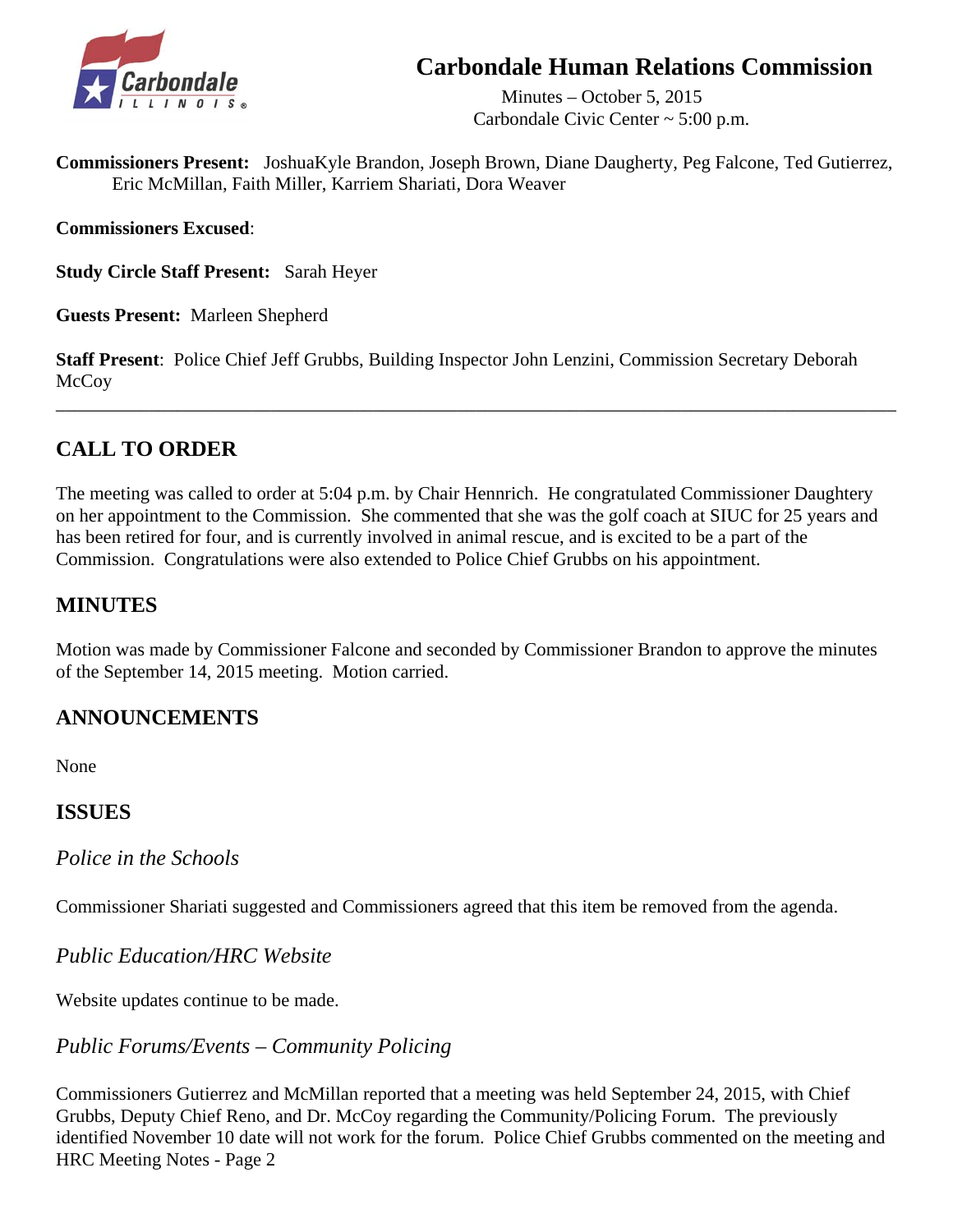the rationale for why the date was not the best for the Police Department. Chief Grubbs received the summary of the discussions from the last forum. A follow-up meeting is scheduled for October 22. Commissioner Brandon presented a draft itinerary for the Community/Policing Forum. He suggested that the two sections used for the previous forum (a panel and discussion tables) be maintained. Commissioners discussed hosts for each table (including a HRC rep and sworn/non-sworn officer) the list of suggested topics, questions, and forum set-up. Commissioner Brandon recommended the HRC develop a toolkit with pillars, and Commissioner McMillan suggested the pillars represent HRC values and principles. Commissioner Brown commented that the mission statement and values could be placed around the forum room to establish an environment. Commissioner McMillan stated that the Racial Justice Coalition asked that any questions/concerns regarding trust be included in the forum discussions.

Commissioner Miller shared her experience with the Carbondale Citizen Police Academy, and the successful fund raising efforts of Mary Hart (wife of former SIUC Athletic Director Jim Hart) to acquire Jasper, the first Carbondale Police Department K-9.

Mr. Lenzini commented on the need for information to be shared with students and its importance in improving the relationship between the City and the university, particularly where code enforcement is concerned. Commissioner Brandon indicated that he will work hard to make sure the Community/Policing Forum to be held on campus next semester will be helpful for students, the university and the community. Commissioner Brown suggested that university faculty and staff be included in the marketing campaign to reach students. Commissioner Miller suggested that Dr. Lori Bryant be contacted as she is the new director of Students' Legal Assistance, replacing Steve Rogers.

## *2016 Meeting Schedule*

 Motion was made by Commissioner Falcone and seconded by Commissioner Brandon that the 2016 HRC Calendar include Monday meetings at 5:00 p.m. on January 11, February 1, March 7, April 4, May 2, June 6, July 11, August 1, September 12, October 3, November 7, and December 5. Motion carried.

## *Annual Report*

 Chair Hennrich submitted a summary of 2014 HRC meeting minutes for corrections and changes. Commissioner Falcone agreed to work on the draft of the Annual Report and submit it to Dr. McCoy for distribution to Commissioners. Action will then be taken at the November meeting.

# **Public Comments**

None

# **PROCESS ASSESSMENTS**

## *Neighborhood Action Group*

 Coordinator Heyer reported that the group will meet on Tuesday, October 6, 2015. The Arbor District is hosting a potluck picnic on Sunday, October 18, 2015.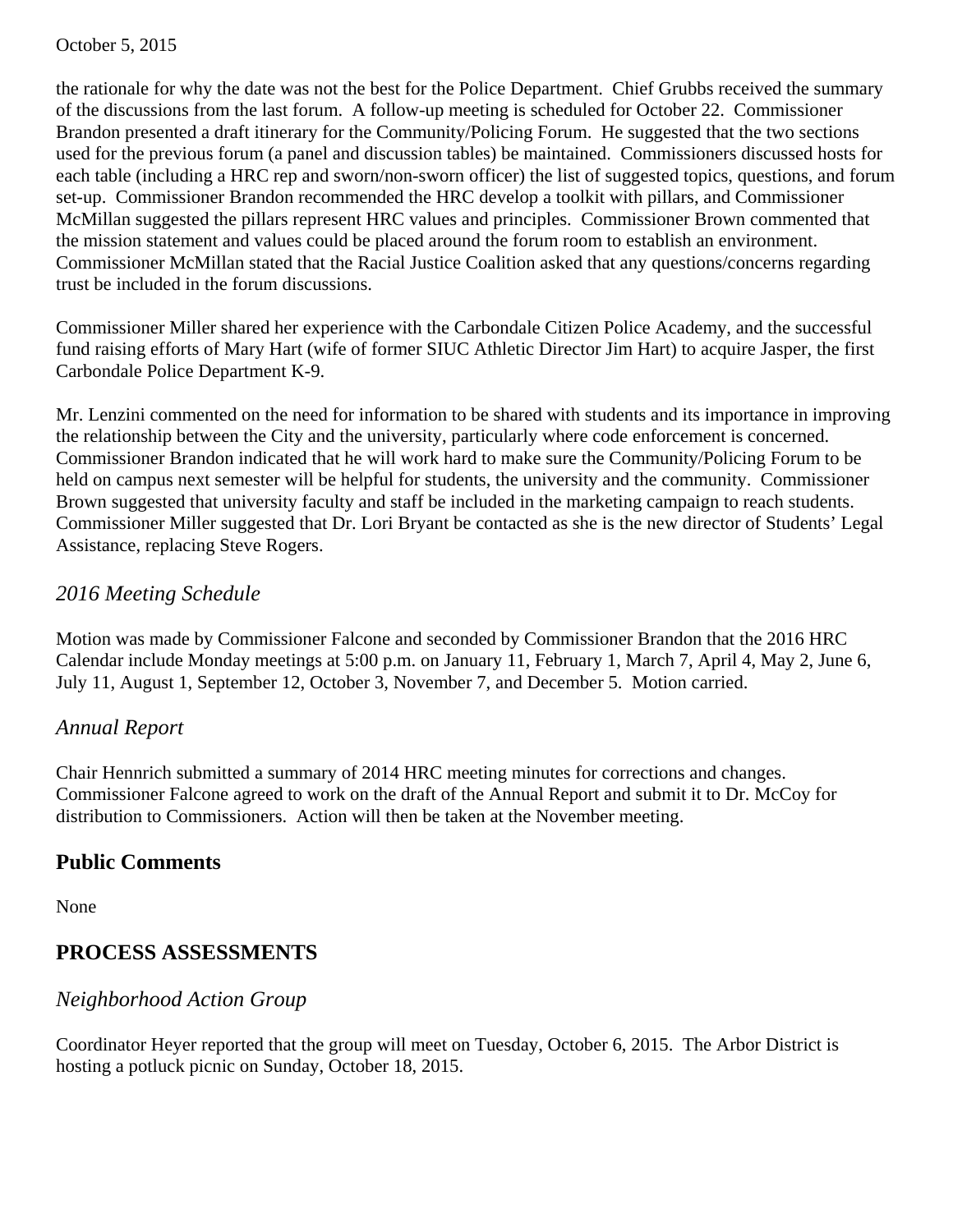HRC Meeting Notes - Page 3 October 5, 2015

## *Non-Violent Carbondale Project*

 Coordinator Heyer reported that Diana Brawley Sussman, Director of the Carbondale Public Library, wrote an article for the Journal of Librarians regarding her experience working with the NVC and the Sparrow Coalition.

## *Racial Justice Coalition*

 Commissioner McMillan reported that the group was trying to tie up some lose ends and determine who would be doing what with the departing of Rev. Ingebritsen. The duties of Rev. Ingebritsen would be split up amongst various members. Ms. Cathy Field will serve as the main coordinator with Dr. Ella Lacey as the spokesperson. The group will continue to meet at the Church of the Good Shepherd. The group is deciding how to move forward with concerns about the Community Growth Plan.

## *Sparrow Coalition Report*

 Ms. Shepherd reported that the biggest concern continues to be the budget impasse in Springfield and the dire effects is having on social service agencies. She spoke about the near loss of the Good Samaritan House soup kitchen and the actions taken to save and maintain it. A monthly community forum is being held to discuss the issues. Of particular concern is what will be done to address the various issues with winter approaching. The October forum meeting will be an attempt to bring stakeholders together to discuss what can be done to address the crises southern Illinois is experiencing, and the 35-40 unsheltered Carbondale homeless. She commented that there was an excellent response to the micro housing and other housing options used in Eugene, OR. The SIUC Department of Social Work and the Carbondale Public Library have an agreement where a Social Work graduate assistant is assigned to the Carbondale Public Library. She is coordinating a winter cover drive and has updated a directory. Chief Grubbs commented that conversations about social issues need to be addressed before policing issues can be addressed. Commissioner Brown stated that the discussions HRC has had and are having are about those very issues. He stated that he would like to challenge any perception that HRC is stuck on the same record, as the entire second half of HRC's monthly agenda is about social issues, and it is the responsibility of the entire community.

## *Law Enforcement*

Chief Grubbs announced that due to the lack of state funding, the local Mobile Training Unit will be cancelled November 1 and lights at local offices will be out by February 1, 2016, if there is not a budget. Other training will also be impacted. Chief Grubbs indicated that the department is compiling 2014 statistics by hand to match the 2013 reports of the Law Enforcement Report with the new system being operational for less than a week. The new system went live Friday, October 2, 2015. Commissioners Gutierrez and Daugherty will draft a letter to be sent to the Illinois State Police, Carbondale Police, and Jackson County Sheriff's Office requesting reports as set forth in the City Ordinance. Chief Grubbs reported that the department is adding to its Community Christmas Store a component where all 100 children will receive a coat, in addition to the toys. On Friday, October 30, 2015, the Carbondale Police Department, Carbondale Park District, Carbondale Fire Department, States Attorney's Office, and Jackson County Sheriff's Office will sponsor a *Trunk or Treat* at Attucks Park where kids will receive small gift baskets. Anyone wishing to be a part of the Christmas Store or *Trunk or Treat* efforts, please let Dr. McCoy know so she can forward the information.

 There were questions and discussions regarding the administrative tow fee charged by the City. Chief Grubbs provided an explanation and answered questions. Mr. Lenzini reminded Commissioners that Building and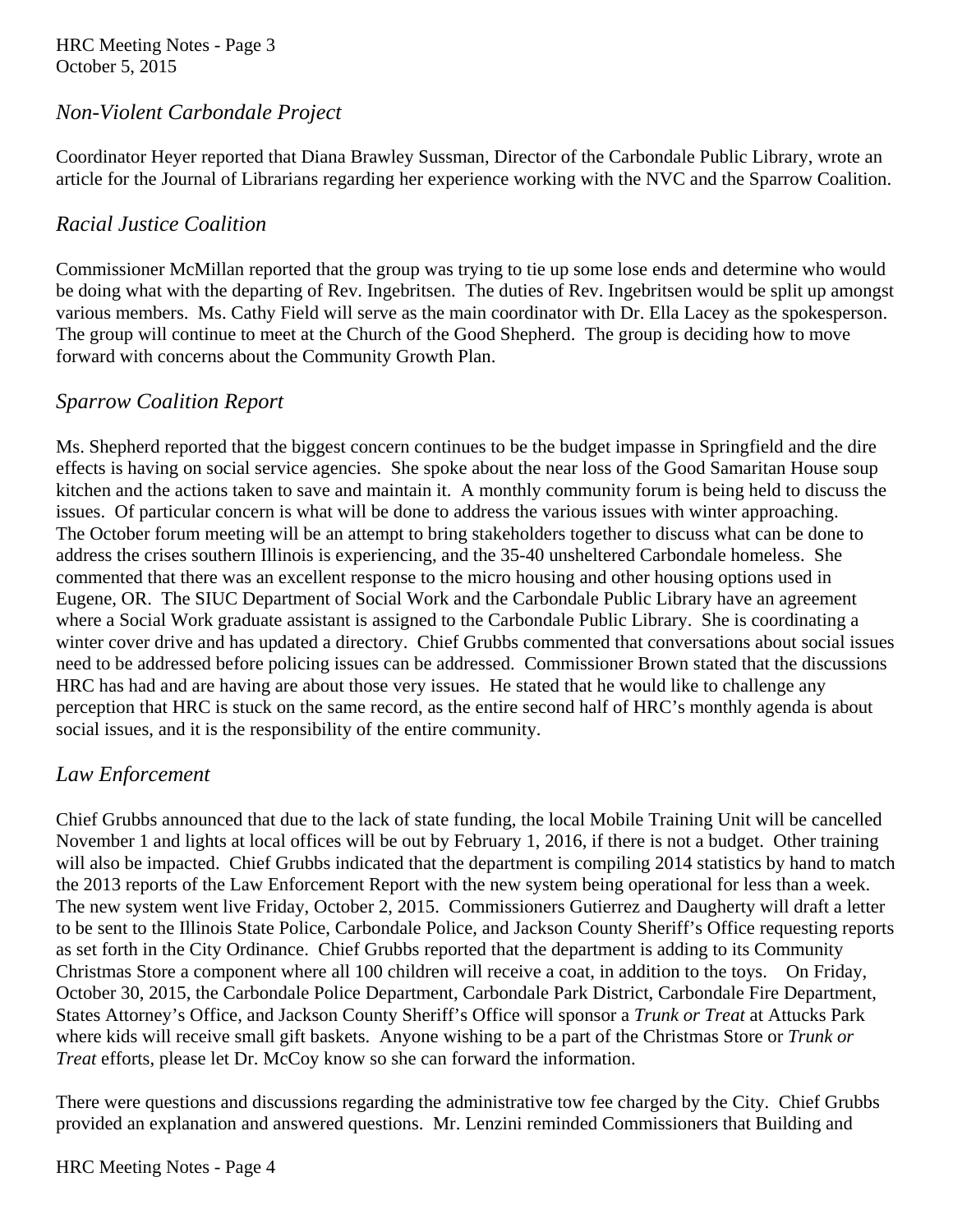October 5, 2015

 Neighborhood Services also has vehicles towed, following a lengthy legal progress, for things such as vehicle abandonment.

*Items for City Council* 

None

# **ADJOURNMENT**

Next meeting – November 2, 2015. Motion was made by Commissioner McMillan and seconded by Commissioner Brown to adjourn. The meeting was adjourned at 6:45 p.m.

Recorded by Deborah McCoy \_\_\_\_\_\_\_\_\_\_\_\_\_\_\_\_\_\_\_\_\_\_\_\_\_\_\_\_\_\_\_\_\_\_\_\_\_\_\_\_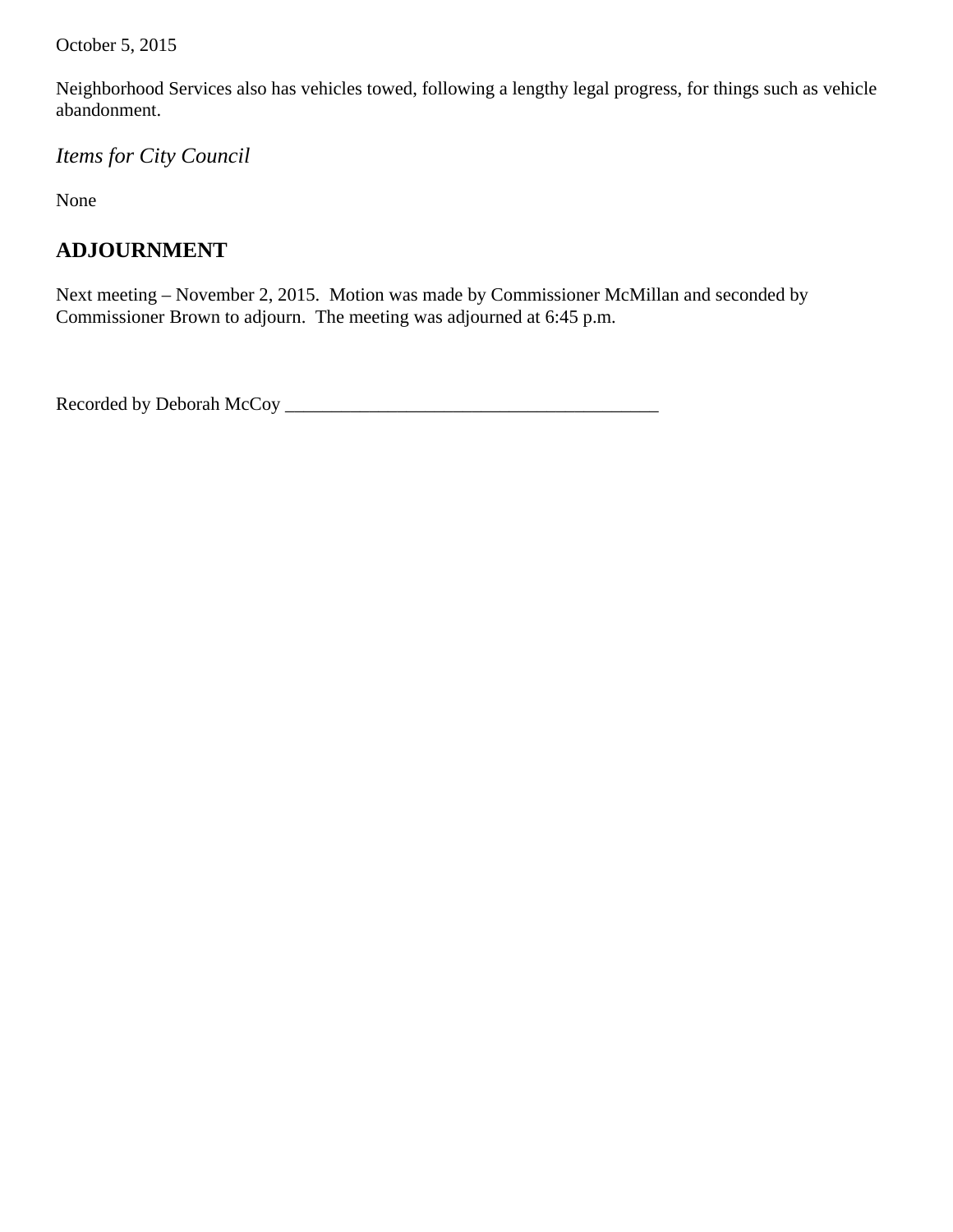## **CITY OF CARBONDALE FIRE FIGHTER'S PENSION BOARD**

## **MEETING MINUTES 9:00 A.M., JULY 28, 2015 FIRE STATION 2**

#### **CALL TO ORDER AND ROLL CALL**

Ted Lomax called the meeting to order at 9:00 a.m. with the following members of the Board present/absent: PRESENT: Ted Lomax, President; Mike Hertz, Secretary; Harry Threlkeld, Fire Fighter Retiree Representative; Don Ursini, City Treasurer; Deborah McCoy ABSENT: None GUESTS: Patrick Donnelly, Graystone Consulting Also present were City Senior Accountant Becky Applegate and Fire Department Administrative Secretary/Recorder Kathy Haldeman.

Patrick Donnelly of Graystone Consulting presented the Investment Review for period ending June 30, 2015. Motion made by Mike Hertz to sell \$211,000 from REITs into Cash. Motion seconded by Ted Lomax. ROLL CALL VOTE: Ted Lomax – AYE, Mike Hertz – AYE, Harry Threlkeld – AYE, Don Ursini – AYE, Deborah McCoy – AYE. AYES: Five; NAYS: None. Motion declared carried. Mr. Donnelly spoke about hiring active managers. He will bring back information to the next meeting.

Board members discussed the Investment Policy. Patrick Donnelly does not recommend any changes. The Investment Policy will be voted upon at the October meeting.

Patrick Donnelly exited the meeting at 9:50 a.m.

### **MINUTES OF PREVIOUS MEETING**

Motion made by Mike Hertz to approve minutes of the April 28, 2015 meeting. Motion seconded by Don Ursini. VOICE VOTE: AYES: Ted Lomax, Mike Hertz, Harry Threlkeld, Don Ursini, and Deborah McCoy. NAYS: None. Motion declared carried.

### **TREASURER'S REPORT**

Don Ursini and Becky Applegate presented the Treasurer's Report and Market Value Comparison for period ending June 30, 2015. Investments showed a decrease of \$305,724 since March's statement. Motion made by Deborah McCoy to accept the Treasurer's Report as presented and approve expenses totaling \$403,614.91, of which \$385,219.75 was payroll. Motion seconded by Mike Hertz. VOICE VOTE: AYES: Ted Lomax, Mike Hertz, Harry Threlkeld, Don Ursini, and Deborah McCoy. NAYS: None. Motion declared carried. See attached Expense Report for details.